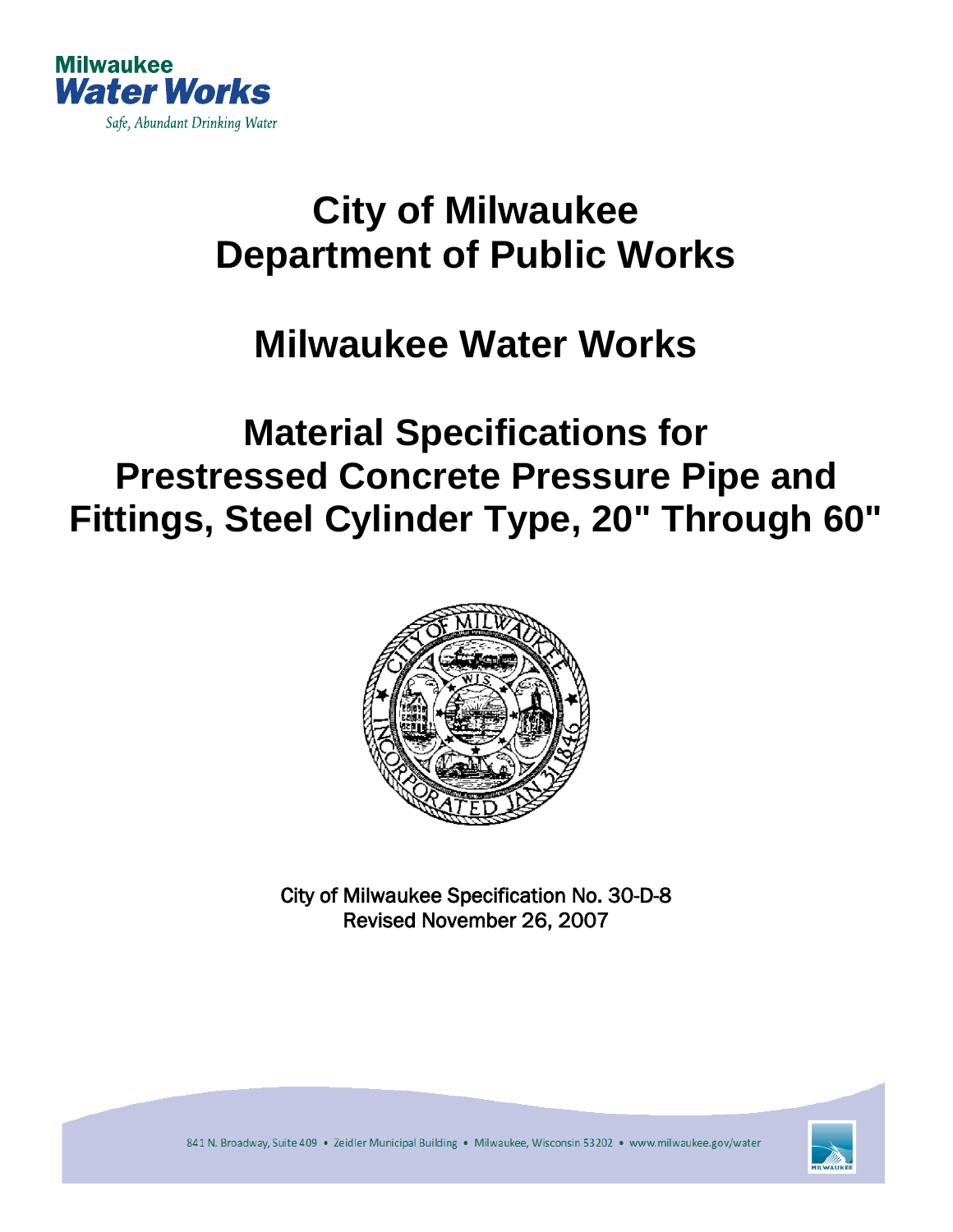**I.** GENERAL REQUIREMENTS: Vendors bidding through the Department of Administration – Business Operations Division, Procurement Services Section, shall comply with the latest version of City of Milwaukee Specification No. 70b-D-7, except as modified herein.

### II. TECHNICAL REQUIREMENTS

- A. Description Prestressed concrete pipe consists of circumferentially prestressed concrete water pipe with a lined or embedded steel cylinder, with wire reinforcement and provided with self-centering steel joints sealed with preformed rubber gaskets.
- B. Standards Unless otherwise stated, concrete pipe furnished shall conform to the latest revisions of the following American Water Works Standards:
	- 1. AWWA C111 American National Standard for Rubber-Gasket Joints for Ductile-Iron Pressure Pipe and Fittings
	- 2. AWWA C207 Steel Pipe Flanges for Waterworks Service Sizes 4 In. Through 144 In.
	- 3. AWWA C301 Standard for Prestressed Concrete Pressure Pipe, Steel-Cylinder Type
	- 4. AWWA C304 Standard for Design of Prestressed Concrete-Cylinder Pipe
	- 5. AWWA Manual M9 Concrete Pressure Pipe
- C. Pipe and Fitting Design Pipe and fittings shall be designed and manufactured in accord with the following requirements:
	- 1. Design pressure shall be 150 psi.
	- 2. Surge pressure shall be a minimum of 40% of design pressure.
	- 3. Pipe 42 inches in diameter and smaller shall be lined cylinder type (LCP) as previously produced by Price Brothers (LCP) or Cretex (SP-5).
	- 4. Pipe 48 inches in diameter and larger shall be embedded cylinder type (ECP) as previously produced by Price Brothers (ECP) or Cretex (SP-12).
	- 5. Specials and fittings shall be manufactured in accordance with Section 4.7 of AWWA Standard C301.
	- 6. Pipe nominal laying length shall be 16 to 20 feet.
	- 7. Bedding shall be as defined in the AWWA Standard C304.
	- 8. Live load shall be equal to or greater than the American Association of State Highway and Transportation Officials HS20 loading.
	- 9. The depth of cover is the vertical distance from the upper element of the barrel to the greatest depth, at either the existing or proposed grades. The design depth of cover

Prestressed Concrete Pressure Pipe and Fittings Steel Cylinder Type, 20" Through 60"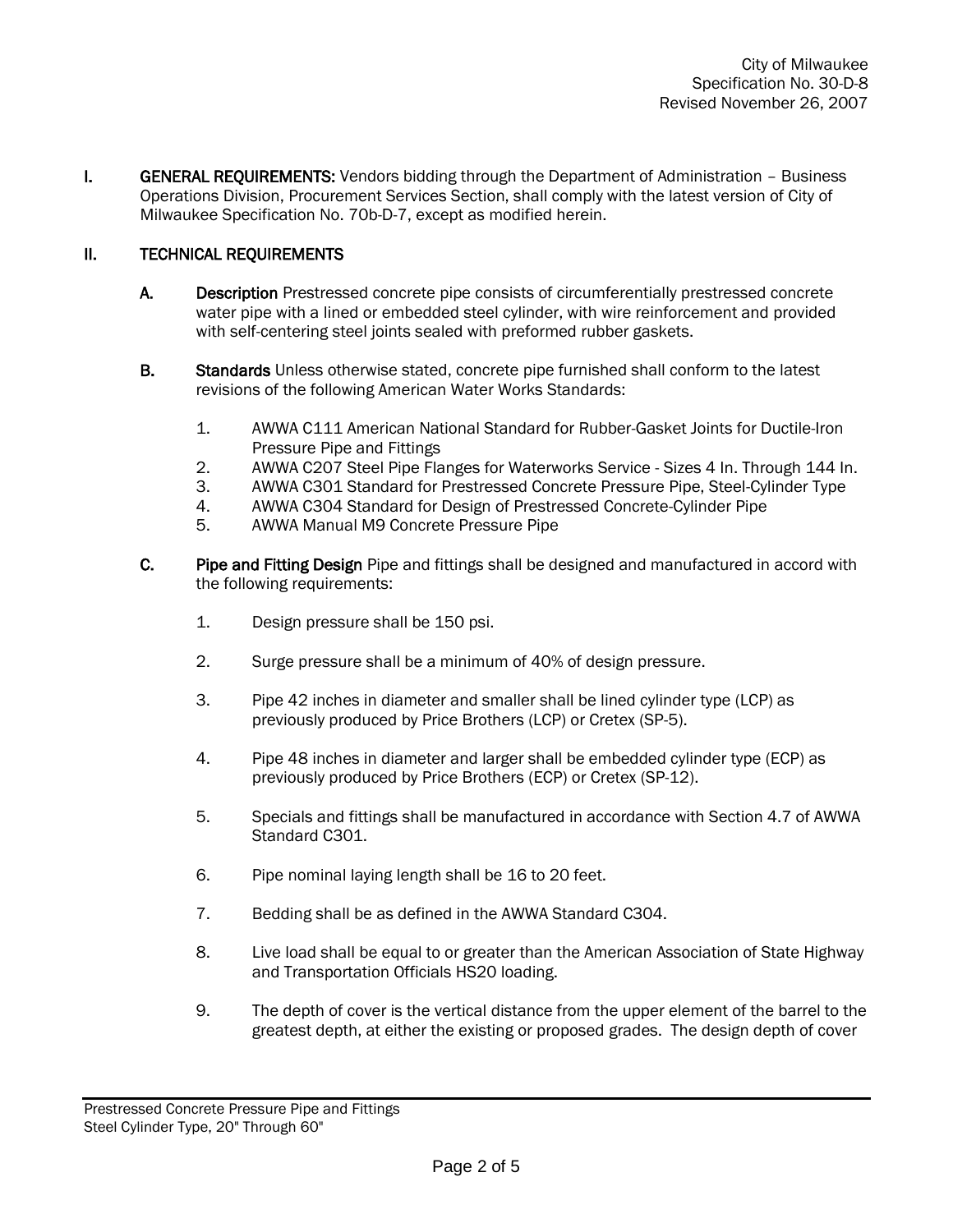shall be fourteen feet unless otherwise indicated in the bid proposal or as follows if plans are provided:

- a. Eight feet for depth of cover that is 8 feet or less.
- b. Fourteen feet for depth of cover that is greater than 8 feet and equal to or less than 14 feet.
- c. The actual depth of cover when greater than 14 feet.
- D. Pipe Coatings The pipe and fittings shall be coated as follows:
	- 1. The portions of joint rings which are exposed after the pipe is cast shall be protected from corrosion by a metallic coating with a minimum thickness of 0.002 inches, applied by an approved method.
	- 2. The exterior of all concrete pipe shall receive one coat of Bitumastic Concrete Penetrant or approved equal paint with a black color for color coding.
	- 3. All fittings of ferrous metal which are not to be embedded in concrete shall be coated on the exterior with Bitumastic No. 50 and coated on the interior with Carboline Carboguard 891, or approved equals, and shall be dry prior to backfill.
		- a. The minimum thickness shall be 10 mils when dry.
		- b. All coatings shall be smooth, tough, tenacious, non brittle and impervious to water.
	- 4. All damaged coating shall be repaired to conform to the requirements of this specification.
- E. Marking of Pipe and Fittings The following shall be indelibly factory marked on or near the bell, on the interior wall, with a nontoxic material
	- 1. Letters M.W.W.
	- 2. Manufacturer's Mark
	- 3. Year when manufactured, also date and period
	- 4. Pipe Type
	- 5. Identification of pipe in accordance with the approved layout
	- 6. Identification of specials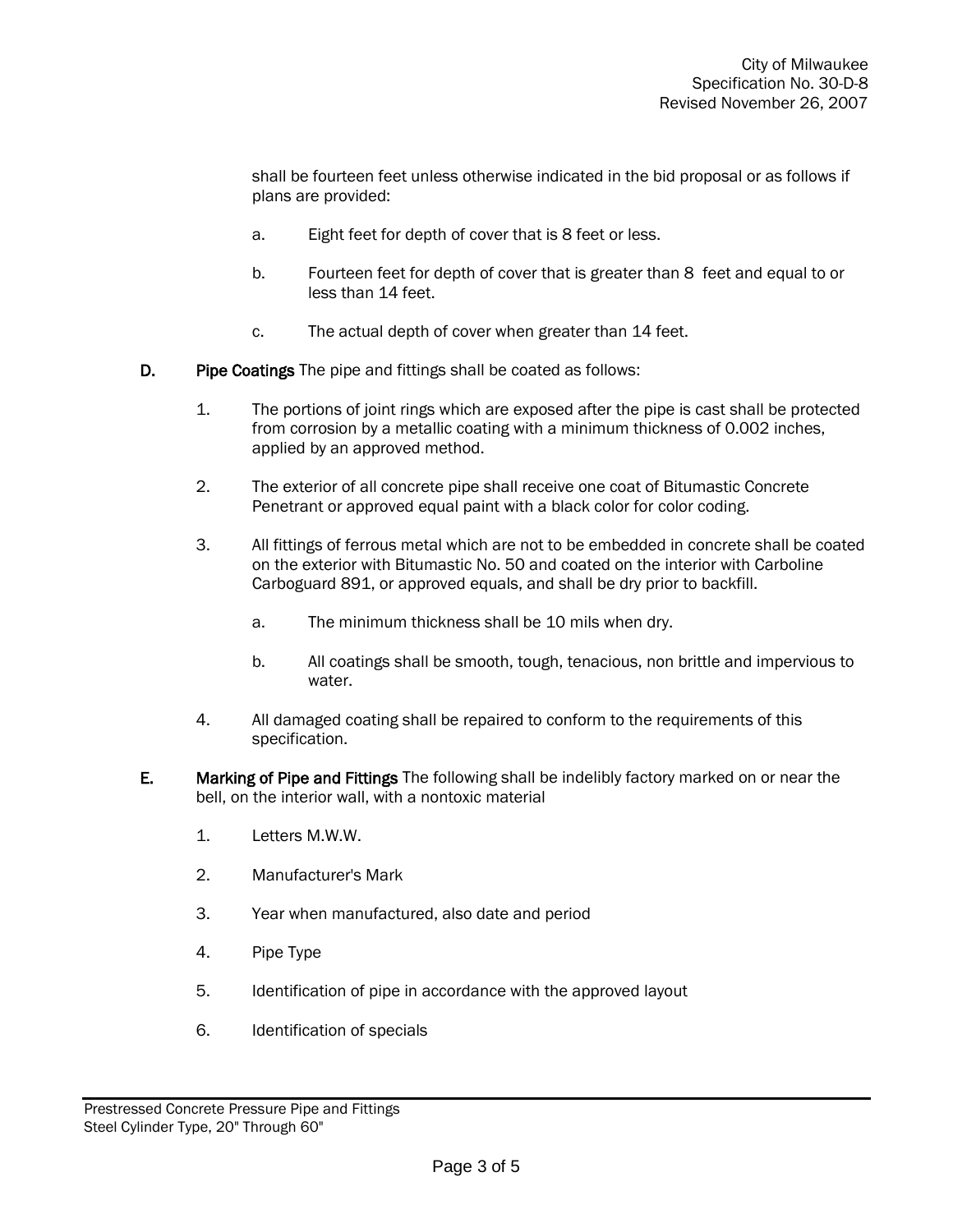- F. Accessories All accessories such as gaskets, lubricant, nuts and bolts, lugs, and blind flanges shall be included.
	- 1. The bolts and nuts for the blind flange shall be made from low zinc bronze or 300 Series 18 8 stainless steel or approved equal corrosion resistant material.
	- 2. The bolts and nuts for the mechanical joint shall be high strength, low alloy, corrosion resistant steel conforming to AWWA Standard C111.
	- 3. The gasket for the mechanical joint shall be plain rubber conforming to AWWA Standard C111.
	- 4. The gasket for the inspection manhole pipe blind flange shall be 1/16 inch thick, full faced, and made from plant fiber or other approved material.
	- 5. The blind flange for the inspection manhole pipe shall be in conformance with AWWA Standard C207.

#### G. Submittals

- 1. Submittals with the bid If required by the bid proposal the following data shall be submitted with the bid:
	- a. Name of proposed material supplier
	- b. Design calculations and design curves for all pipe to be supplied.
	- c. Material list including the design data and the total length of each size of pipe to be supplied.
	- d. The design data and drawings of all specials and fittings to be supplied.
- 2. Submittals After Award of Contract The successful bidder shall submit three (3) sets of certified drawings for each pipe or fitting being furnished to the Superintendent of the Milwaukee Water Works for approval.
	- a. Engineering Layout Consisting of drawings or schedules of the pipe and fittings to be furnished based on the pipe layout shown on the contract plans.

The layout may consist of drawings or printed schedules at the option of the contractor. The alignment and elevations of the horizontal and vertical tangents shall be as shown on the contract plans. Deviations are permissible at changes in horizontal or vertical alignments provided the proposed alignment satisfies the design and plan layout criteria. The detailed layout shall define the location of the entire length of pipeline in three dimension coordinates. Samples of layout drawings and layout schedules are available